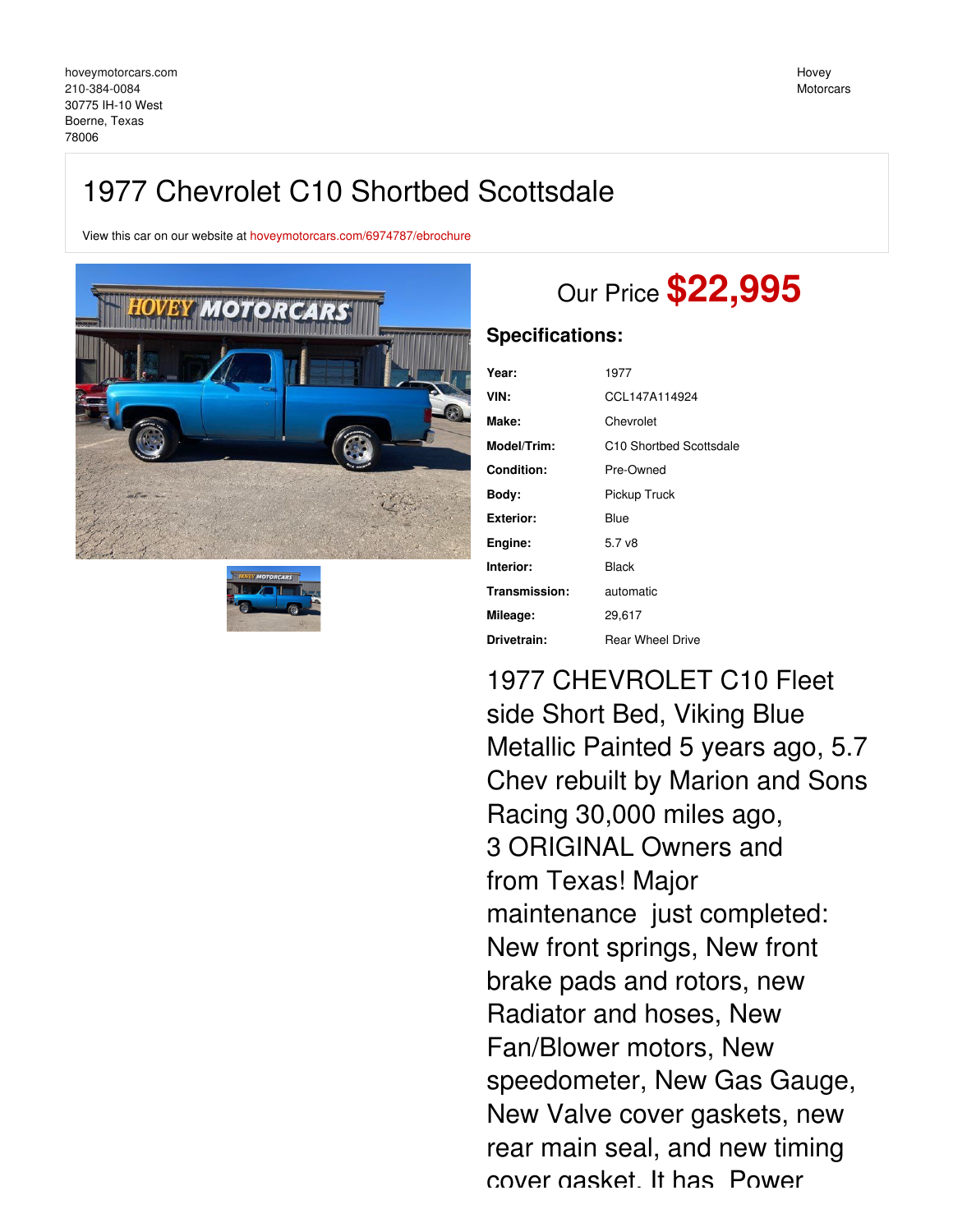cover gasket. It has Power Steering, Chrome Mags, Engine has slight Cam, Cyclone Intake Manifold, Tonneau Cover, and under rail tool box in bed. ICE COLD A/C, Upgraded seat and new carpet. This is a Very tight driving collector truck, previous owner said you can drive it anywhere. 210-384-0084

1977 Chevrolet C10 Shortbed Scottsdale Hovey Motorcars - 210-384-0084 - View this car on our website at[hoveymotorcars.com/6974787/ebrochure](https://hoveymotorcars.com/vehicle/6974787/1977-chevrolet-c10-shortbed-scottsdale-boerne-texas-78006/6974787/ebrochure)



1977 Chevrolet C10 Shortbed Scottsdale

Hovey Motorcars - 210-384-0084 - View this car on our website at[hoveymotorcars.com/6974787/ebrochure](https://hoveymotorcars.com/vehicle/6974787/1977-chevrolet-c10-shortbed-scottsdale-boerne-texas-78006/6974787/ebrochure)